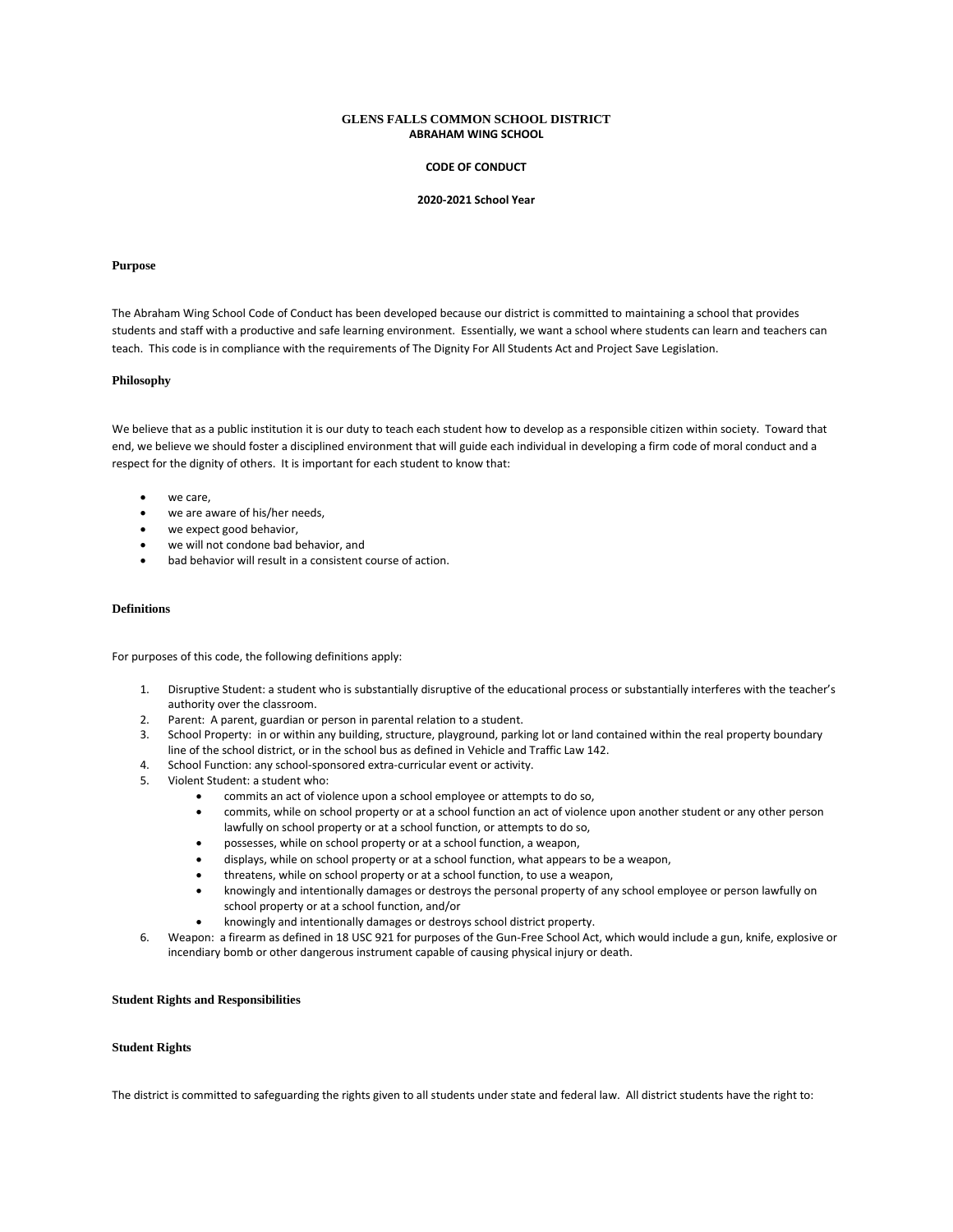- Take part in all district activities on an equal basis regardless of race, color, creed, national origin, religion, gender or disability.
- Present their version of the relevant events to school personnel authorized to impose a disciplinary penalty in connection with the imposition of the penalty.
- Access school rules and, when necessary, receive an explanation of those rules from school personnel.
- Have the right to an appropriate educational program and access to all of the school's support services based on individual needs.

# **Student Responsibilities**

- Contribute to maintaining a safe and orderly school environment that is conducive to learning and to show respect to other persons and to property.
- Be familiar with and abide by all district policies, rules and regulations dealing with student conduct.
- Attend school every day unless they are legally excused. Be in class, on time and prepared to learn.
- Work to the best of their ability in all academic and extracurricular pursuits and strive toward their highest level of achievement possible.
- React to direction given by teachers, administrators and other personnel in a respectful, positive manner.
- Ask questions when they do not understand.
- Seek help in solving problems that might lead to discipline.
- Dress appropriately for school and school functions.
- Accept responsibility for their actions.
- Conduct themselves as a representative of the district when participating in or attending school-sponsored extracurricular events and to hold themselves to the highest standards of conduct, demeanor, and sportsmanship.

#### **Parent Responsibilities**

All parents are expected to:

- Recognize that the education of their child (ren) is a joint responsibility of the parents and the school community.
- Send their children to school ready to participate and learn.
- Ensure their children attend school regularly and on time.
- Ensure absences are legally excused.
- Insist their children be dressed and groomed in a manner consistent with the student dress code.
- Help their children understand that in a democratic society appropriate rules are required to maintain a safe, orderly environment.
- Know school rules and help their children understand them.
- Convey to their children a supportive attitude toward education and the district.
- Build good relationships with teachers, other parents and their children's friends.
- Help their children deal effectively with peer pressure.
- Inform school officials of changes in the home situation that may affect student conduct or performance.
- Provide a place for student and ensure homework assignments are completed.

# **Teacher Responsibilities**

All district teachers are expected to:

- Maintain a climate of mutual respect and dignity, which will strengthen students' self-concept and promote confidence to learn.
- Be prepared to teach.
- Demonstrate interest in teaching and concern for student achievement.
- Know school policies and rules, and enforce them in a fair and consistent manner.
- Communicate to students and parents
	- o classroom objectives and requirements
	- o marking/grading procedures
	- o assignment deadlines
	- o student expectation
	- o classroom rules
- Communicate regularly with students, parents and other teachers concerning growth and achievement.
- Be in school at 8:00 a.m. and remain until 3:00 p.m.

#### **Superintendent Responsibilities**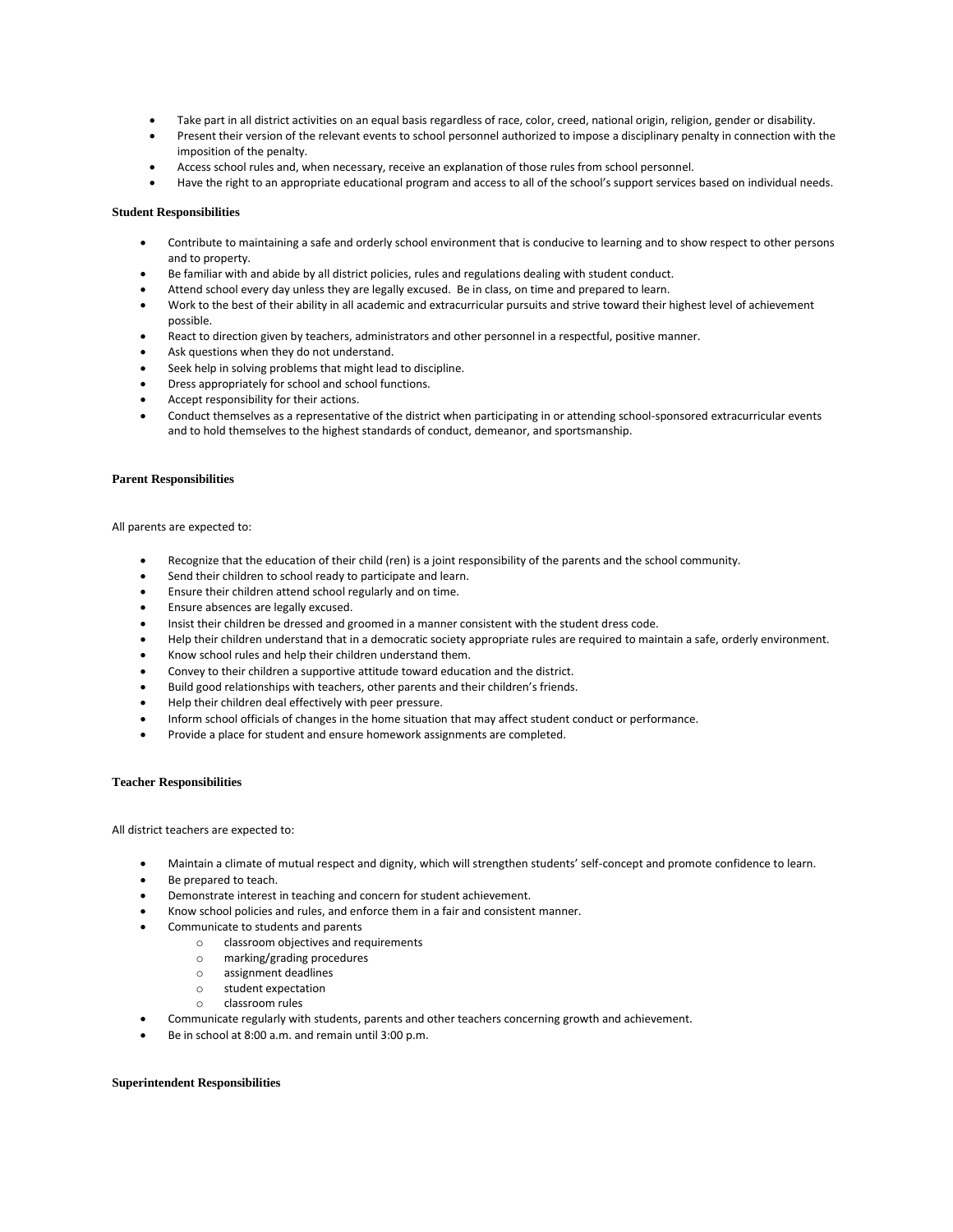The superintendent will:

- Promote a safe, orderly and stimulating school environment, supporting active teaching and learning.
- Review with the board of education state and federal laws relating to school operations and management.
- Inform the board about educational trends relating to student discipline.
- Work to create instructional programs that minimize problems of misconduct and are sensitive to student and teacher needs.

# **Board of Education**

The Board of Education will:

- Adopt and review at least annually the district's code of conduct to evaluate the code's effectiveness and the fairness and consistency of its implementation.
- Lead by example by conducting board meetings in a professional, respectful, courteous manner.

# **Interventions/Disciplinary Procedures**

Interventions and disciplinary procedures have been established to deal with students who violate any of the school rules.

The following personnel are authorized to impose these interventions/disciplinary procedures, consistent with the student's right to due process:

- 1. Verbal Reminders any member of the district staff
- 2. Withdrawal of Privileges teachers, lunchroom/cafeteria monitors, superintendent
- 3. Special Assignment teachers, teaching assistants, superintendent
- 4. Parent Notification- teachers, superintendent
- 5. Behavioral Referral Form any member of the district staff
- 6. Time-out teachers, teaching assistants, superintendent
- 7. Detention teachers, superintendent
- 8. Exclusion from social or extracurricular activities teachers, superintendent
- 9. Removal from classroom by teacher teachers
- 10. In and out of school suspensions superintendent

The amount of due process a student is entitled to receive before a penalty is imposed depends on the penalty being imposed. In all cases, regardless of the penalty imposed, the school personnel authorized to impose the penalty must inform the student of the alleged misconduct and must investigate, to the extent necessary, the facts surrounding the alleged misconduct. All students will have an opportunity to present their version of the facts to the school personnel imposing the disciplinary penalty in connection with the imposition of the penalty. Students who are to be given penalties other than an oral warning, written notification to their parents, withdrawal of privileges or a special assignment are entitled to additional rights before the penalty is imposed. These additional rights are explained below.

**A. Detention**

Teachers and the superintendent may use after school detention as a penalty for student misconduct in situations where removal from the classroom or suspension would be inappropriate. Detention will be imposed as a penalty only after the student's parents have been given 24-hour notice.

**B. Exclusion from Extra-Curricular Activities**

A student excluded from extra-curricular activities is not entitled to a full hearing pursuant to Education Law 3214 however the student and the student's parents will be notified of the decision and provided with a reasonable opportunity for an informal conference with the superintendent.

**C. Teacher Disciplinary Removal of Disruptive Students** A student's behavior can affect a teacher's ability to teach and can make it difficult for other students in the classroom to learn. In most instances the classroom teacher can control a student's behavior and maintain or restore control over the classroom by using good classroom management techniques. Such practices may include, but are not limited to:

**1**. Short-term time-out in the classroom or in the superintendent's office **2**. Sending a student to an alternate location such as another classroom **3**. Sending a student to the superintendent's office for the remainder of the class time or **4**. Sending a student to the school psychologist or social worker for counseling. Management techniques such as these do not constitute disciplinary removals for purposes of this code. On occasion, a student's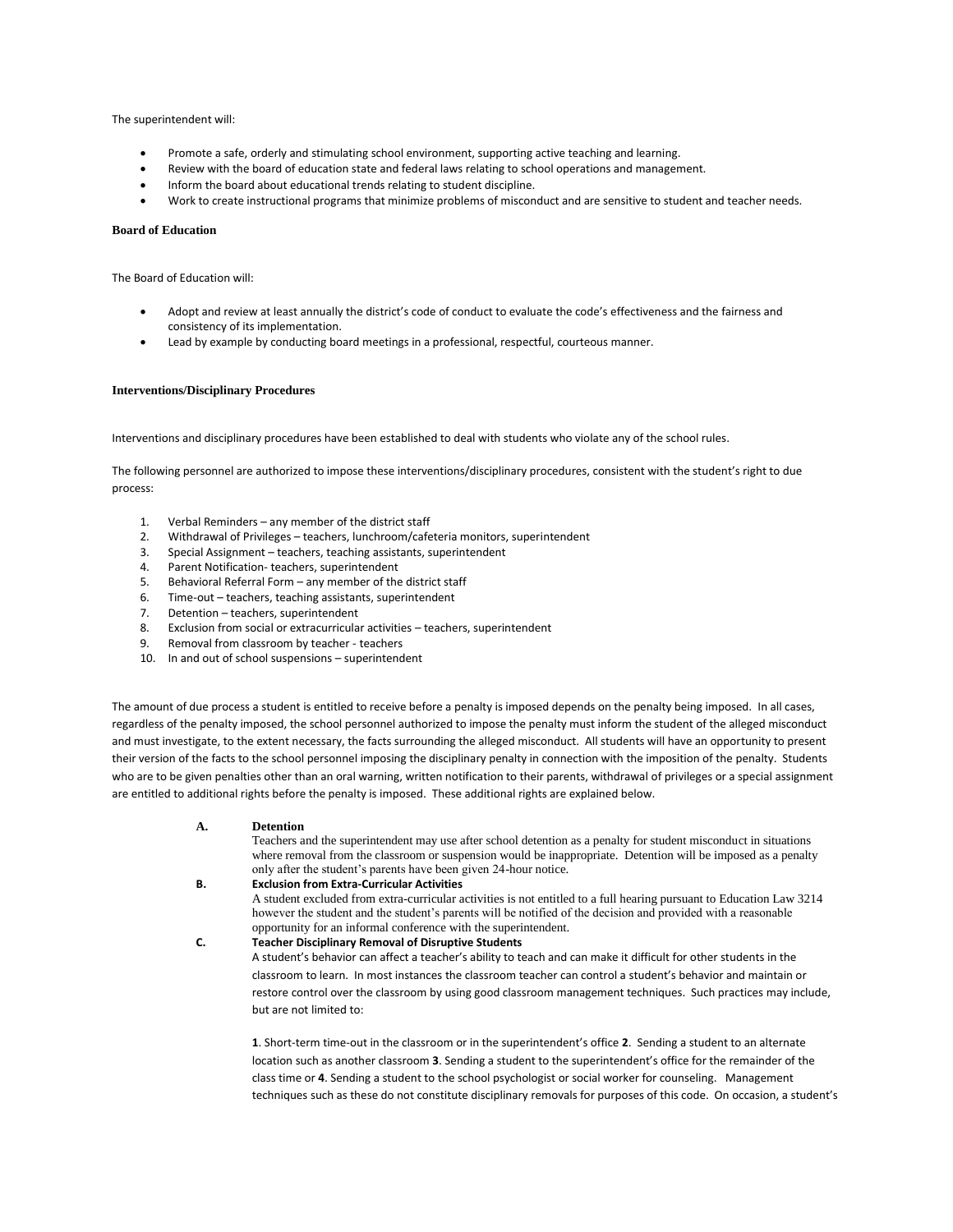behavior can become so disruptive that he/she cannot be managed using the aforementioned classroom management techniques. For purposes of this code of conduct, a disruptive student is a student who is substantially disruptive of the educational process or substantially interferes with the teacher's authority over the classroom. A substantial disruption of the educational process or substantial interference with a teacher's authority occurs when a student demonstrates a persistent unwillingness to comply with the teacher's instructions or repeatedly violates the teacher's classroom behavior rules. A teacher may remove a "disruptive student" from class for up to two days. The removal from class applies to the class of the removing teacher only.

# **Procedures for Removal:**

- 1. If the disruptive student does not pose a danger or on-going threat of disruption to the academic process, the teacher must provide the student with an explanation for why he or she is being removed and an opportunity to explain his or her version of the relevant events before the student is removed. Only after the informal discussion may a teacher remove a student from class. If the student poses a danger or ongoing threat of disruption, the teacher may order the student to be removed immediately. The teacher must, however, explain to the student why he or she was removed from the classroom and give the student a chance to present his or her version of the relevant events within 24 hours.
- 2. The Teacher is encouraged to complete a Minor Incident Report (MIR) prior to any student removal from the classroom if circumstances allow. If removal is necessary, the teacher must complete a district-established Office Referral Form and meet with the superintendent as soon as possible, but no later than the end of the school day, to explain the circumstances of the removal. If the superintendent is not available by the end of the same school day, the teacher must leave the form with the secretary and meet with the superintendent prior to the beginning of classes on the next school day.
- 3. Within 24 hours after the student's removal, the Superintendent must notify the student's parents, in writing, that the student has been removed from class and why. The notice must also inform the parent that he or she has the right, upon request, to meet informally with the superintendent or the superintendent's designee to discuss the reasons for the removal. The written notice must be provided by personal delivery, express mail delivery, or some other means that is reasonably calculated to assure receipt of the notice within 24 hours of the student's removal at the last known address for the parents. Where possible, notice should also be provided by telephone if the school has been provided with a telephone number for the purpose of contacting parents. The informal meeting must be held within 48 hours of the student's removal. The timing of the informal meeting may be extended by mutual agreement of the parent and the superintendent. The teacher is expected to attend the informal conference if the conference is held during the teacher's normal workday. If, at the informal meeting, the student denies the charges the superintendent must explain why the student was removed and give the student and the student's parents a chance to present the student's version of the relevant events.
- 4. Superintendent Veto of Removal. The superintendent may overturn the removal of the student from class if the superintendent finds any of the following:
- The charges against the student are not supported by substantial evidence
- The student's removal is otherwise in violation of law, including the district's code of conduct
- The conduct warrants suspension from school pursuant to Education Law 3214 and a suspension will be imposed

The superintendent may overturn a removal at any point between receiving the referral form issued by the teacher and the close of business on the day following the 48-hour period for the informal conference, if a conference is requested. No student removed from the classroom by the classroom teacher will be permitted to return to the classroom until the superintendent makes a final determination or the period of removal expires, whichever is less.

Any disruptive student removed from the classroom by the classroom teacher shall be offered continued educational programming until he/she is permitted to return to the classroom. Each teacher must keep a complete log for all cases of removal from his/her classroom.

#### **A. In-School Suspension**

The Board of Trustees recognizes the school must balance the need of students to attend school and the need for order in the classroom to establish an environment conducive to learning. As such, the Board authorizes the superintendent to place students who would otherwise be suspended from school as the result of a code of conduct violation in "in-school suspension." A student subjected to an in-school suspension is not entitled to a full hearing pursuant to Education Law 3214, however the student and the

student's parents will be provided with a reasonable opportunity for an informal conference with the superintendent to discuss the conduct and the penalty involved.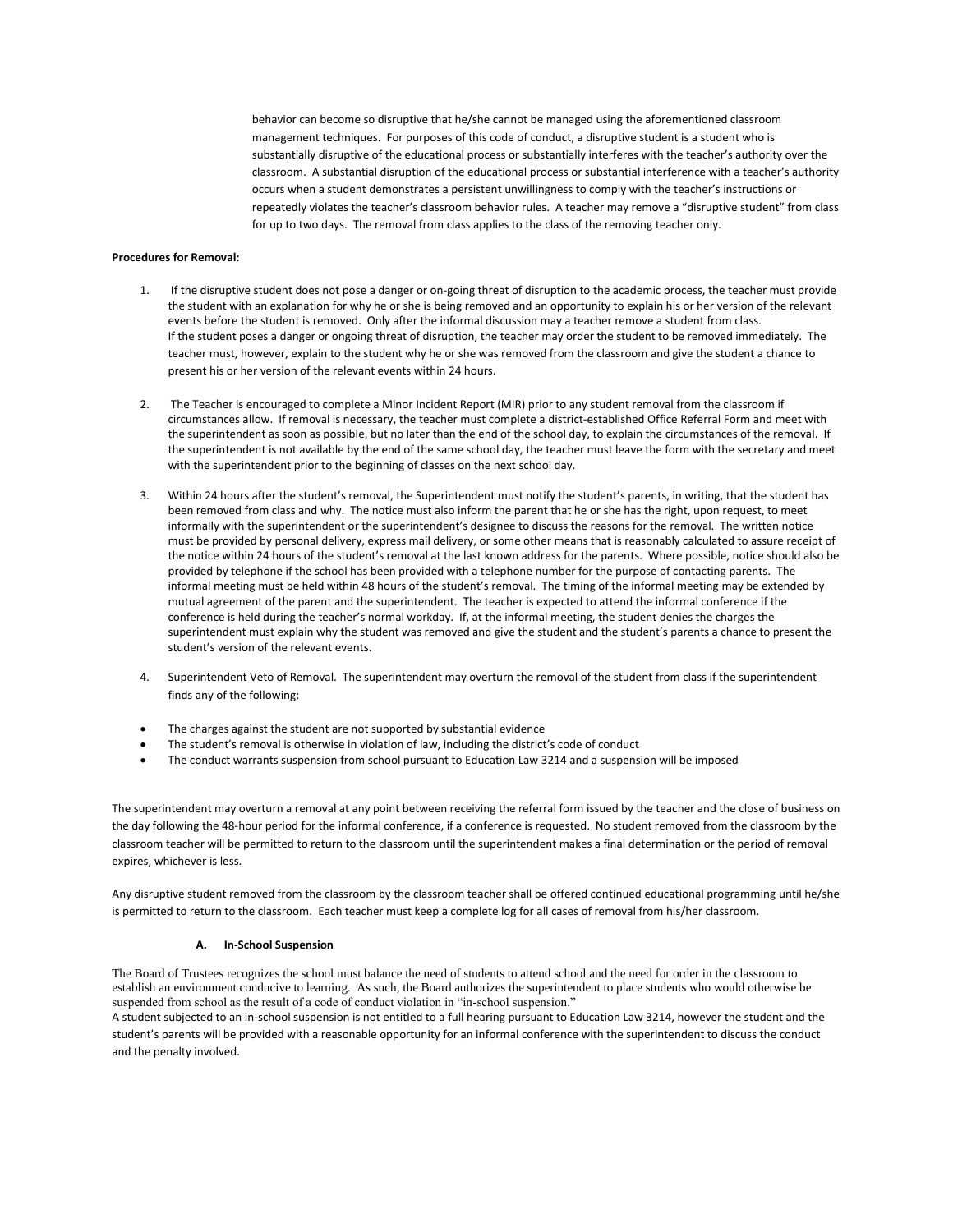# **B. Suspension from School**

Suspension from school is a severe penalty, which may be imposed only upon students who are insubordinate, disorderly, violent or disruptive, or whose conduct otherwise endangers the safety, morals, health or welfare of others. The Board of Trustees retains its authority to suspend students, but places primary responsibility for the suspension of students with the superintendent. Any staff member may recommend to the superintendent that a student be suspended. The superintendent, upon receiving a recommendation for suspension shall gather the relevant facts and record them for subsequent presentation, if necessary.

# *Short-Term (5 days or less) suspension*

When the superintendent proposes to suspend a student for five days or less the superintendent will notify the student and parents immediately. The superintendent will also notify the student's parents in writing. The written notice must be sent in a manner that assures receipt within 24 hours. Where possible, notice should also be provided by telephone. The notice shall provide a description of the charges against the student, the length of the suspension and an opportunity to set up an informal conference. The notice and opportunity for an informal conference shall take place before the student is suspended unless the student's presence in school poses a continuing danger to persons or property or an ongoing threat of disruption to the academic process.

After the conference the superintendent shall promptly advise the parents in writing of his/her decision. The superintendent shall advise the parents that if they are not satisfied with the decision and wish to pursue the matter, they must file a written appeal to the superintendent within 5 business days unless they can show extraordinary circumstances precluding them from doing so. The superintendent shall issue a written decision regarding the appeal within 10 business days of receiving the appeal. If the parents are not satisfied with the superintendent's decision, they must file a written appeal to the Board of Trustees within 10 business days of the date of the superintendent's decision, unless they can show extraordinary circumstances precluding them from doing so. Only final decision of the Board may be appealed to the Commissioner within 30 days of the decision.

Class work will be available for parent pick-up within 24 hours of the suspension. It will be the parent's responsibility to return completed work to the school by the end of the suspension. Upon return, students may be required to stay after school to make up exams and/or projects.

# *Long-Term (more than 5 days) suspension*

When the superintendent determines that a suspension for more than 5 days may be warranted, he/ she shall give reasonable notice to the student and the student's parents of their right to a fair hearing. At the hearing the student shall have the right to be represented by counsel, the right to question witnesses against him or her and the right to present witnesses and other evidence on his or her behalf.

The superintendent shall personally hear and determine the proceeding or may, in his/ her discretion, designate a hearing officer to conduct the hearing. The hearing officer shall be authorized to administer oaths and to issue subpoenas in conjunction with the proceeding before him or her. A record of the hearing shall be maintained. The hearing officer shall make findings of fact and recommendations as to the appropriate measure of discipline to the superintendent. The report of the hearing officer shall be advisory only, and the superintendent may accept all or any part thereof.

An appeal of the decision of the superintendent may be made to the Board of Trustees that will make its decision based solely upon the record before it. All appeals to the Board must be in writing and submitted within 10 business days of the date of the superintendent's decision, unless the parents can show that extraordinary circumstances precluded them from doing so. The Board may adopt in whole or in part the decision of the superintendent. Final decisions of the Board may be appealed to the Commissioner within 30 days of the decision.

Class work will be available for parent pick-up within 24 hours of the suspension. It will be the parent's responsibility to return completed work to the school by the end of the suspension. Upon return, students may be required to stay after school to make up exams and/or projects.

# **Discipline of Students with Disabilities**

Students identified through the Committee on Special Education, as having a disability will be expected to follow the school rules outlined in this Code of Conduct. The school recognizes that it may be necessary to suspend, remove or otherwise discipline students with disabilities to address disruptive or problem behavior. The school also recognizes that students with disabilities have certain procedural protections whenever school officials intend to impose discipline upon them. The school is committed to ensuring that the procedures followed for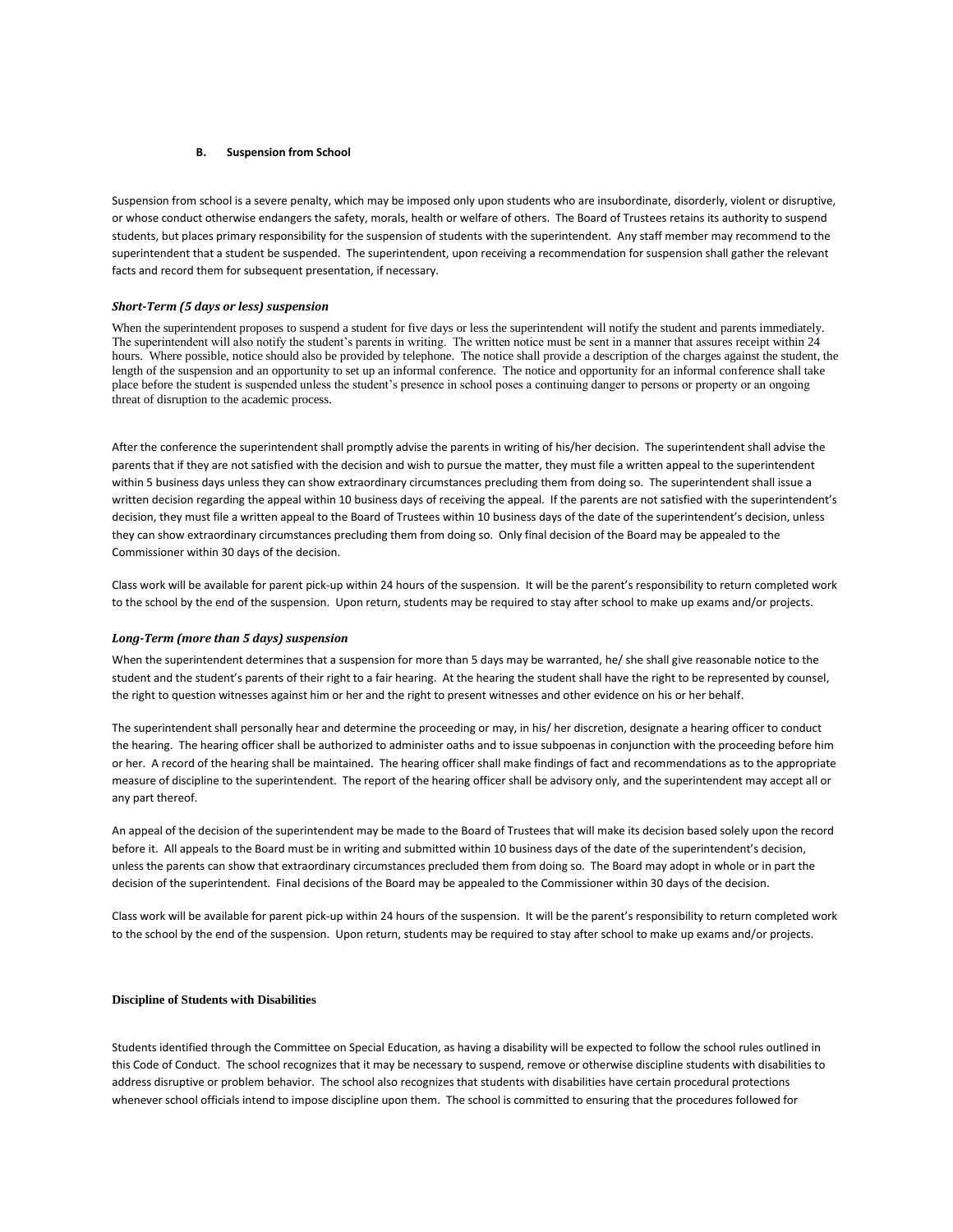suspending, removing or otherwise disciplining students with disabilities are consistent with the procedural safeguards required by applicable laws and regulations. This code of conduct affords students with disabilities subject to disciplinary action no greater or lesser rights than those expressly afforded by applicable federal and state law and regulations.

# **Authorized Suspensions or Removals of Students with Disabilities**

- 1. For suspensions of 5 days or less:
	- Student's parents will be provided a written notice.
	- A follow-up phone call describing the incident and the basis of the suspension will be attempted within 24 hours.
	- Parents will be provided the right to request an informal conference with the superintendent.
	- Alternative instruction will be provided to the same extent as it is to non-disabled students.

# 2. For suspensions in excess of 5 days but less than 10 days:

- Student's parents will be provided a written notice.
- A follow-up phone call describing the incident and the basis of the suspension will be attempted within 24 hours.
- Parents will be provided the opportunity to request a fair hearing conducted by the superintendent or hearing officer designated.
- Alternative instruction will be provided to the same extent as it is to non-disabled students.
- 3. For suspensions in excess of 10 consecutive days and constitute a change in placement:
	- Student's parents will be provided a written notice.
	- A follow-up phone call describing the incident and the basis of the suspension will be attempted within 24 hours.
	- Convene a CSE meeting within 10 school days.
	- Conduct a manifestation determination.
	- If the behavior is related to the student's disability the student is immediately returned to his/her current placement.
	- If the behavior is not related to the student's disability the student may be suspended for the behavior.
	- If suspended, the student will be provided education services to meet the FAPE requirement.
- 4. For suspensions for behavior involving weapons, illegal drugs or controlled substances:
	- Conduct a superintendent's hearing.
	- Parents will receive a CSE meeting notice with a copy of the procedural safeguards notice.
	- Convene a CSE meeting to determine the AES setting and services to address the behavior.
	- At the discretion of the superintendent, remove the student to the AES for 45 calendar days.
	- Provide education services to meet the FAPE requirement in the setting determined by the CSE.
	- Convene a CSE meeting to conduct a manifestation determination and address the behavior.
- 5. If continuing the student in the current educational placement is substantially likely to result in injury to the student or to others:
	- The superintendent will request an expedited impartial hearing to request the student be placed in an AES for 45 calendar days.
	- Send a meeting notice to the student's parents with a copy of the procedural safeguards notice.
	- Convene a CSE meeting to determine manifestation.
	- Provide substantial evidence that maintaining the current placement of the student will likely result in injury to the student or to others.
	- Provide a recommendation for the AES setting to the impartial hearing officer.
	- Provide education services as determined by the impartial hearing officer.

# **Student Dress Code**

All students are expected to give proper attention to personal cleanliness and to dress appropriately for school and school functions. Students and their parents have the primary responsibility for acceptable student dress and appearance. Teachers and all other district personnel should exemplify and reinforce acceptable student dress and help students develop an understanding of appropriate appearance in the school setting.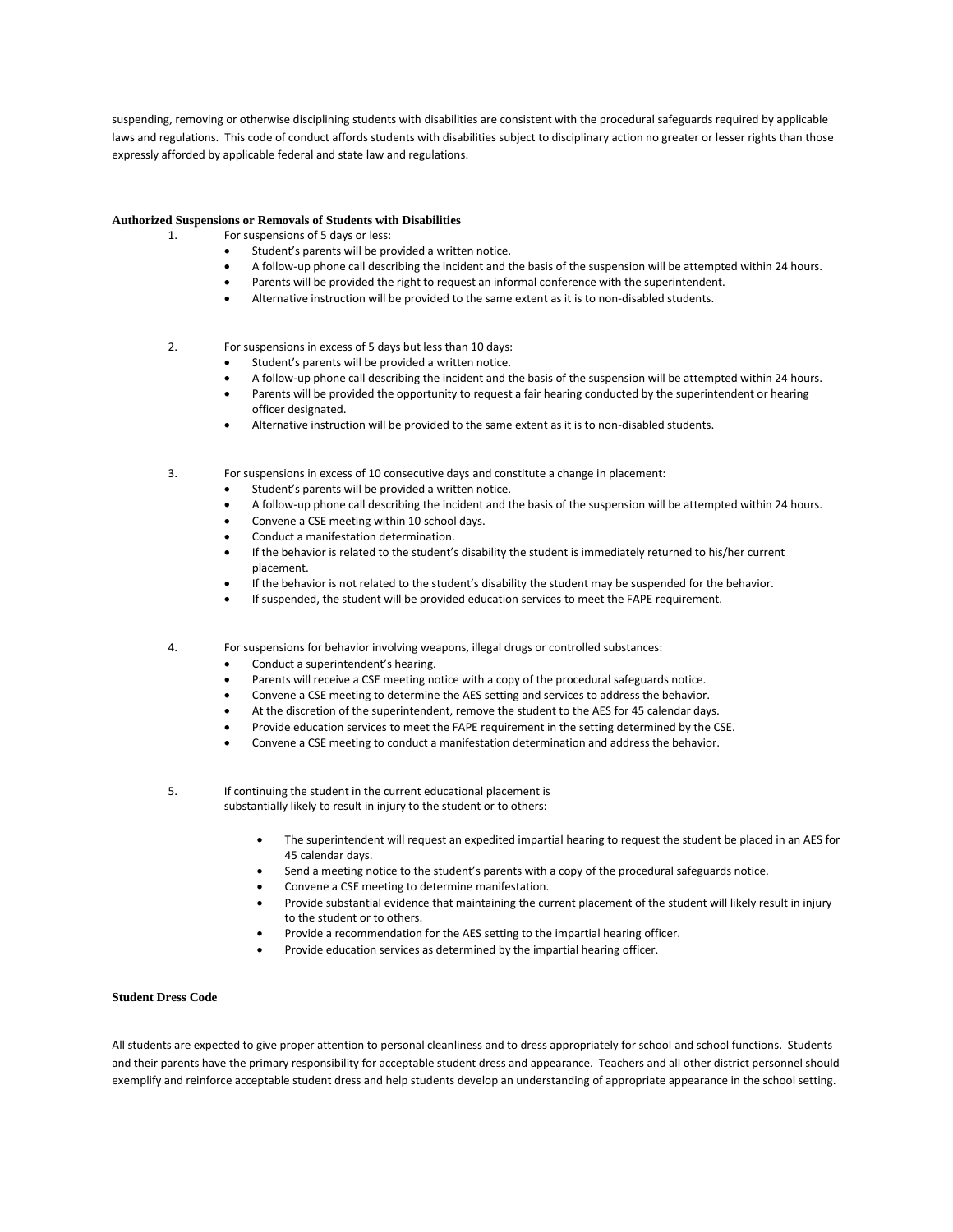- A student's dress, grooming and appearance, including hairstyle, hair color, jewelry, make-up and nails shall be safe, appropriate and not disrupt or interfere with the educational process.
- Extremely brief garments are not acceptable, including tank tops with spaghetti straps, very short skirts or shorts, short tops that expose one's stomach and pants that show one's underwear.
- Footwear that is a safety hazard will not be allowed.
- Hats will not be allowed in the classroom except for medical or religious purposes.
- Clothing will not depict sayings or pictures that are vulgar, obscene, or denigrate others on account of race, color, religion, creed, national origin or gender.
- Clothing will not promote or endorse the use of alcohol, tobacco or illegal drugs and/or encourage illegal or violent activities.

The superintendent and the teachers will be responsible for informing all students and their parents of the dress code at the beginning of the school year and any revisions to the dress code made during the school year.

Students who violate the dress code shall be required to modify their appearance by covering or removing the offending item and, if necessary or practical, replacing it with an acceptable item. Any student who refuses to do so shall be subject to discipline, up to and including in-school suspension for the day. Any student who repeatedly fails to comply with the dress code shall be subject to further discipline, up to and including out of school suspension.

# **Bicycles at School**

Only those students in grades 4-6 may ride their bikes to and from school. Students in grade 3 may ride their bikes to and from school after completing the Bicycle Safety Course offered at our school.

Students must follow these rules to retain the privilege of riding their bike to school:

- 1. Students should walk their bikes onto school property and then park and lock them immediately. A bike rack is provided at the rear of the main building.
- 2. Abraham Wing School is not responsible for any loss or damage to a student's bike.
- 3. Students must wear helmets and ride in a safe manner. Students observed or reported to be riding in a dangerous manner will lose the privilege of riding their bikes to and from school.

#### **After Hours**

- Students should not be on school grounds, including the playground area, once they are dismissed for the day, unless under the **direct supervision of their parent or guardian**.
- Once school is dismissed for the day, there is no adult supervision provided by the school.
- Allowing your child to return back to school without your direct supervision may put them in difficult or unsafe situations.

#### **Prohibited Items**

The following items are prohibited on school grounds:

- 1. Electronic toys
- 2. Roller- Skates, roller-blades, skateboards or scooters
- 3. Collectibles such as baseball cards, Pokémon cards etc.
- 4. Weapons (including pocket knives or anything that could be used to harm someone.)

#### **Personal Property/ Lost and Found**

Students are to bring to school with them only those items and supplies approved by the teacher and required for school. We discourage students from bringing games, toys and sporting equipment to school.

Parents should mark all clothing and other possessions with permanent labels to avoid loss and facilitate identification. Unclaimed possessions are turned in to the Health Office, and students who are missing items should check there.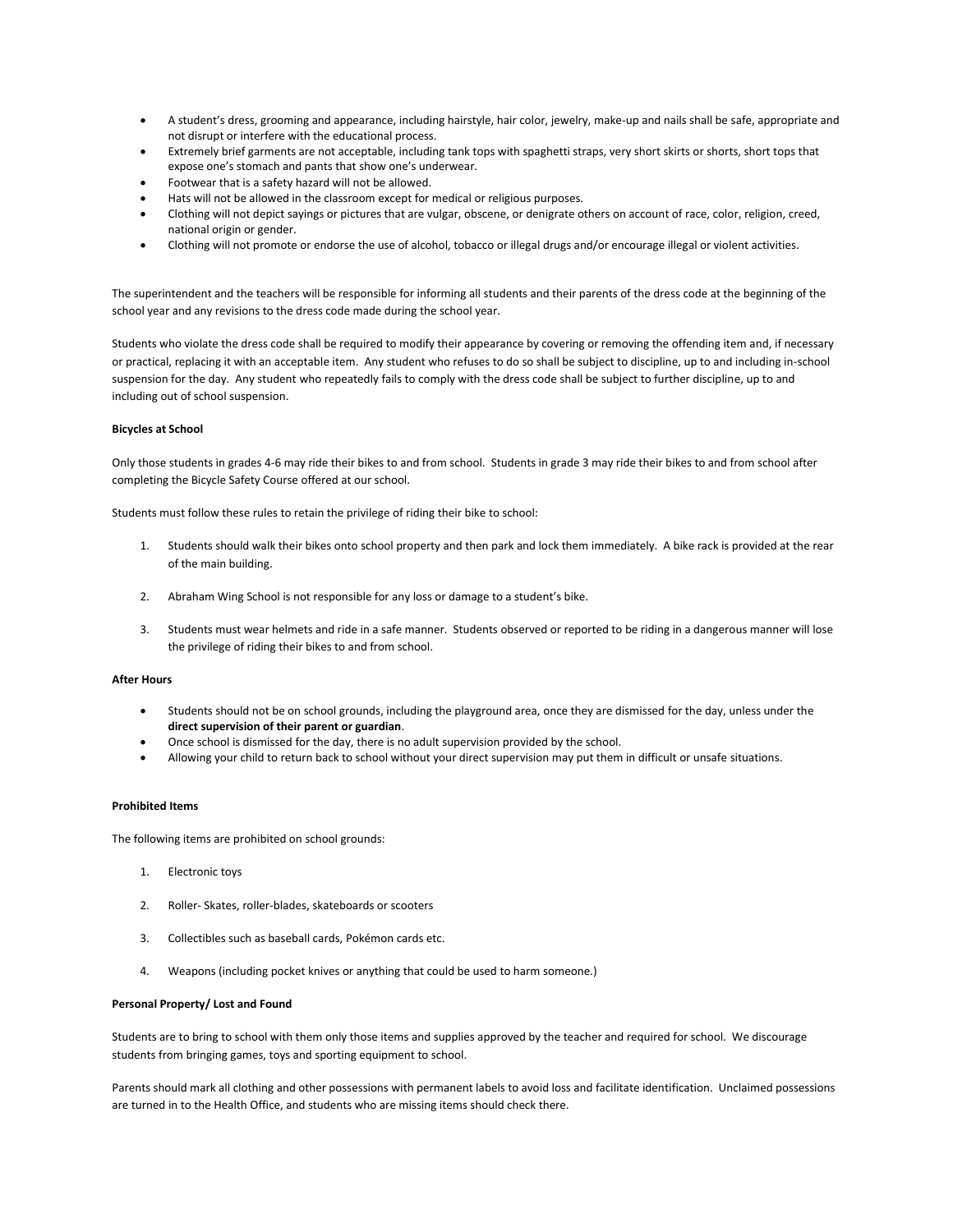We do not encourage students to bring money to school other than lunch money or when it is required for a school activity.

# **Student Searches and Interrogations**

The Board of Trustees is committed to ensuring an atmosphere on school property and at school functions that is safe and orderly. To achieve this kind of environment, any school official authorized to impose a disciplinary penalty on a student may question a student about an alleged violation of law or the district code of conduct. Students are not entitled to any sort of "Miranda"-type warning before being questioned by school officials, nor are school officials required to contact a student's parent before questioning the students. However, school officials will tell students why they are being questioned.

The Board of Trustees authorizes the superintendent and the teacher in charge to conduct searches of students and their belongings if the school official has reasonable suspicion to believe that the search will result in evidence that the student violated the law or the district code of conduct.

The Board of Trustees authorizes the superintendent and the teacher in charge to conduct a search of a student's belongings that is minimally intrusive without reasonable suspicion, as long as the school official has a legitimate reason for the very limited search.

Before searching a student or the student's belongings, the authorized school official should attempt to get the student to admit that he or she possesses physical evidence that they violated the law or the district code, or get the student to voluntarily consent to the search. Whenever practicable, searches will be conducted in the privacy of the superintendent's office and the student will be present during the search.

# **Student Desks and other School Storage Places**

The rules in this code of conduct regarding searches of students and their belongings do not apply to student desks and other school storage places. Students have no reasonable expectation of privacy with respect to these places and school officials retain complete control over them. This means that student desks and other school storage places may be subject to search at any time by school officials, without prior notice to students and without their consent.

#### **Strip Searches**

A strip search is a search that requires a student to remove any or all of his or her clothing. Strip searches will only be conducted by an authorized school official of the same sex as the students being searched. In every case the school official conducting a strip search must have probable cause, not simply reasonable cause to believe that the student is concealing evidence of a violation of law or the district code. School officials will attempt to notify the student's parents by telephone before conducting a strip search or in writing after the fact if the parent could not be reached by telephone. All searches will be clearly documented. The superintendent will be responsible for the custody, control and disposition of any illegal or dangerous items taken from a student until the items are turned over to police authorities.

#### **Police Involvement in Searches and Interrogations of Students**

District officials are committed to cooperating with police officials and other law enforcement authorities to maintain a safe school environment. Police officials may question or search a student only if they have: 1) a search or an arrest warrant, or 2) probable cause to believe a crime has been committed on school property or at a school function or 3) been invited by school officials. Before the police are permitted to question or search any students, the superintendent shall first notify the student's parents to give them the opportunity to be present during the questioning or search. If the student's parents cannot be reached the questioning or search shall not be conducted. The superintendent will also be present.

# **Child Protective Services Investigations**

Consistent with the district's commitment to keep students safe from harm and the obligation of school officials to report to child protective services when they have reasonable cause to suspect that a student has been abused or maltreated, the district will cooperate with local child protective services workers who wish to conduct interviews of students on school property relating to allegations of suspected child abuse, and/or neglect or custody investigation.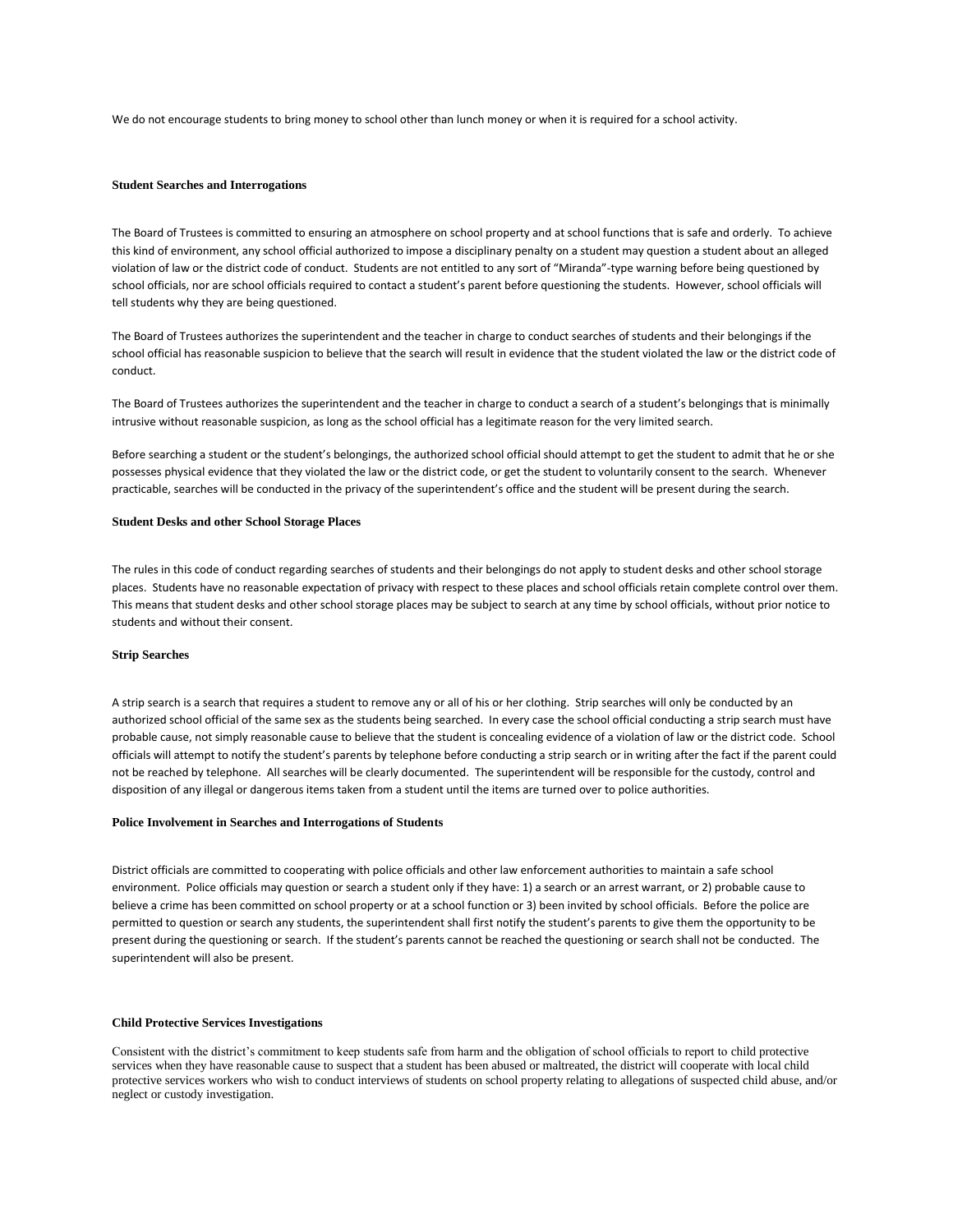All requests by child protective services to interview a student on school property shall be made directly to the superintendent or his/her designee. The superintendent, nurse or school social worker will sit in on all interviews. If the nature of the allegations is such that it may be necessary for the student to remove any of his/her clothing, the school nurse will be present during that portion of the interview. If the Child Protective Services worker believes the student would be subject to danger of abuse, the worker may remove the student without a court order and without the parent's consent.

# **Corporal Punishment**

Corporal punishment is any act of physical force upon a student for the purpose of punishing that student. Corporal punishment of any student by any district employee is strictly forbidden. However, in situations where alternative procedures and methods that do not involve the use of physical force cannot reasonably be used, reasonable physical force may be used to:

- Protect oneself, another student, teacher or any person from physical injury.
- Protect the property of the school or others.
- Restrain or remove a student whose behavior interferes with the orderly exercise and performance of school district functions, powers and duties, if that student has refused to refrain from further disruptive acts.

The district will file all complaints about the use of corporal punishment with the Commissioner of Education in accordance with Commissioner's regulations.

#### **Public Conduct on School Property**

All persons on school property or attending school functions shall conduct themselves in a respectful and orderly manner. In addition, all persons on school property or attending a school function are expected to be properly attired for the purpose they are on school property.

#### **Prohibited Conduct on School Property**

No person, either alone or with others shall:

- Intentionally injure any person or threaten to do so,
- Intentionally damage or destroy school district property or the personal property of district personnel,
- Disrupt the orderly conduct of classes, school programs or other school activities,
- Distribute or wear materials on school grounds that are obscene, advocate illegal action, appear libelous, obstruct the rights of others, or are disruptive to the school program,
- **•** Intimidate, harass or discriminate against any person,
- Enter any portion of the school premises without authorization,
- Obstruct the free movement of any person in any place to which this code applies,
- Violate the traffic laws, parking regulations or other restrictions on vehicles,
- Possess, consume, sell, distribute or exchange alcoholic beverages, controlled substances or be under the influence of either on school property or at a school function,
- Possess or use weapons in or on school property or at a school function, except in the case of law enforcement officers or except as specifically authorized by the school district,
- Loiter on or about school property during regular school hours,
- Gamble on school property or at school functions,
- Refuse to comply with any reasonable order of identifiable school district officials performing their duties,
- Willfully incite others to commit any of the acts prohibited by this code,
- Violate any federal or state statute, local ordinance or board policy while on school property or while at a school function or
- Use of skateboards, roller-blades, roller-skates and scooters while on school grounds.

#### **Penalties**

Persons who violate this code shall be subject to the following penalties:

Visitors – Their authorization, if any, to remain on school grounds or at the school functions shall be withdrawn and they shall be directed to leave the premises. If they refuse to leave the police will be called.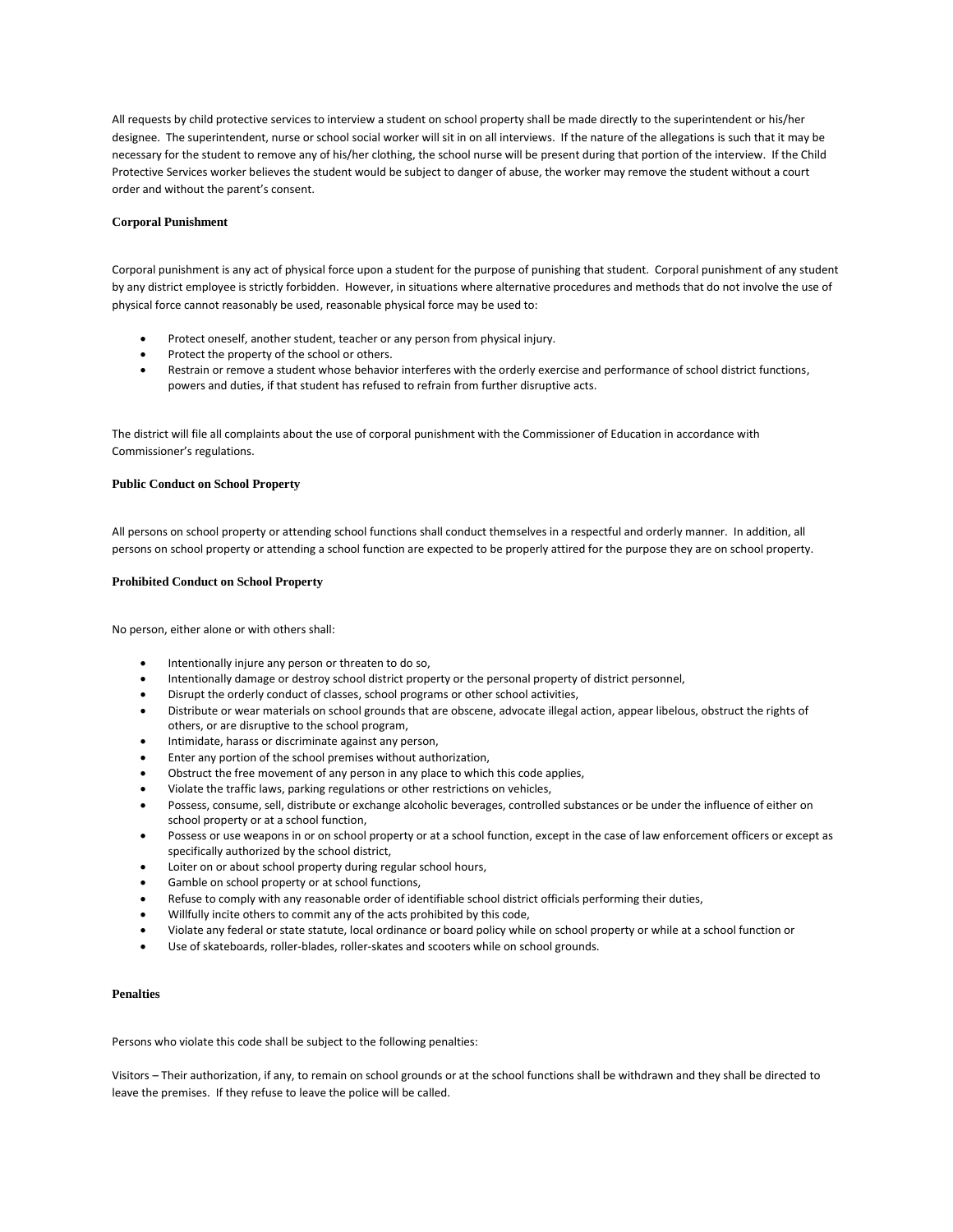Students – They shall be subject to disciplinary action as the facts may warrant, in accordance with the due process requirement.

Tenured Faculty Members – They shall be subject to disciplinary action as the facts may warrant in accordance with Education law 3020 – and or any other legal rights that they may have.

Civil Service Employees – They shall be subject to immediate ejection and to disciplinary action as the facts may warrant in accordance with Civil Service Law 75 or any other legal rights that they may have.

Other Staff Members – They shall be subject to warning, reprimand, suspension or dismissal as the facts may warrant in accordance with any legal rights they may have.

# **Dissemination and Review**

The Board of Trustees will work to ensure that the community is aware of this code of conduct by:

- Providing a summary of the code of conduct written in plain language to all students and parents at the beginning of each school year.
- Making copies of the code available in the office for all parents, students and community members.
- Providing all new employees with a copy of the current code when they are hired.

The Superintendent will provide an in-service education program for all staff members on the first superintendent's day of each school year to ensure effective implementation of the Code of Conduct. The Board of Trustees will review this code of conduct every year and update it as necessary.

#### **Dignity for all student's act**

- The New York State Dignity for All Students Act (Dignity Act) was signed into law on September 13, 2010. This legislation amended State Education law by creating a new Article 2 Dignity for All Students.
- The Dignity Act states that no student shall be subjected to harassment or discrimination by employees or students on school property or at a school function based on their actual or perceived race, color, weight, national origin, ethnic group, religion, religious practice, disability, sexual orientation, gender or sex.
- The Dignity Act amended Section 801-a of New York State Education Law regarding instruction in civility, citizenship and character education by expanding the concepts of tolerance, respect for others, and dignity.
- The Dignity Act also amended Section 2801 of the Education Law, instruction Boards of Education to include language in the codes of conduct to comply with the Dignity Act.

#### **Regulatory Amendments**

For all public school students, instruction that supports development of a school environment free of discrimination and harassment, as required by the Dignity For All Students Act (article 2 of the Education Law), including but not limited to instruction that raises awareness and sensitivity to discrimination or harassment based on a person's actual or perceived race, color, weight, national origin, ethnic group, religion, religious practice, disability, sexual orientation, gender or sex; provided that in public schools, such instruction shall be provided as part of a component on civility, citizenship and character education in accordance with section 801-a of the Education Law.

#### **Student definition for the Eleven Named Classes in the Dignity Act**

- 1. **Race**: The groups to which individuals belong, identify with, or belong in the eyes of the community.
- 2. **Color**: The color of a person's skin.
- 3. **Weight**: A person who is heavy or light in weight.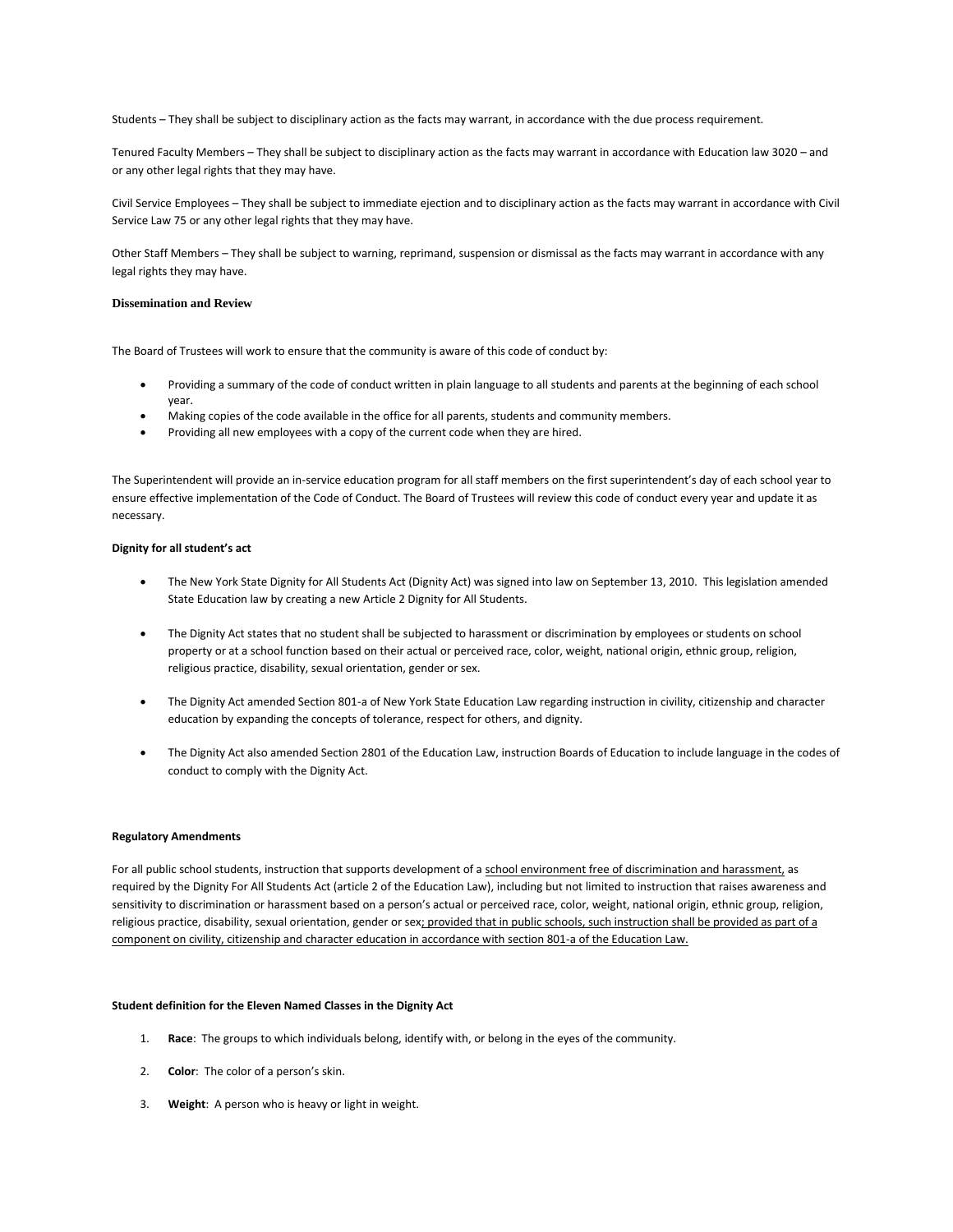- 4. **National Origin**: Where you or your relatives were born.
- 5. **Ethnic Group**: A way to connect to people because of your race, color, language, religion, way people dress or eat or where you or your relatives were born.
- 6. **Religion**: What people believe.
- 7. **Religious Practice**: How you show what you believe in through dress, food, symbols and practices.
- 8. **Disability**: A person that is not able to do things with their body or think with their mind as most other people can because of how they are born or had an illness or an injury.
- 9. **Sexual Orientation**: A man or woman who may like another man or woman.
- 10. **Gender**: This can be the way a person is physically born, or how a person feels about being born a boy or girl.
- 11. **Sex**: A person being born either a boy or a girl.

# **Other Definitions**:

**Prejudice**: Thinking unfairly about someone or a group of people or treating them badly often because they may look or act different.

**Discrimination**: Treating a person or a group of people differently usually because of how they look or act.

**Harass**: Bothering or attacking somebody: to persistently annoy, attack or bother somebody.

**Gender Identity**: How a person feels inside about being either a boy or a girl.

**Gender Expression**: How a person shows others through how they look and act whether they are a boy or a girl.

# **Dignity Act Intent**

The goal of the Dignity Act is to create a safe and supportive school climate where students can learn and focus, rather than fear being discriminated against and/ or verbally and/ or physically harassed. All public elementary and secondary school students have the right to attend school in a safe, welcoming, considerate and caring environment.

# **Dignity Act Coordinators**

Jody Pratt

Luke Armstrong

518-792-3231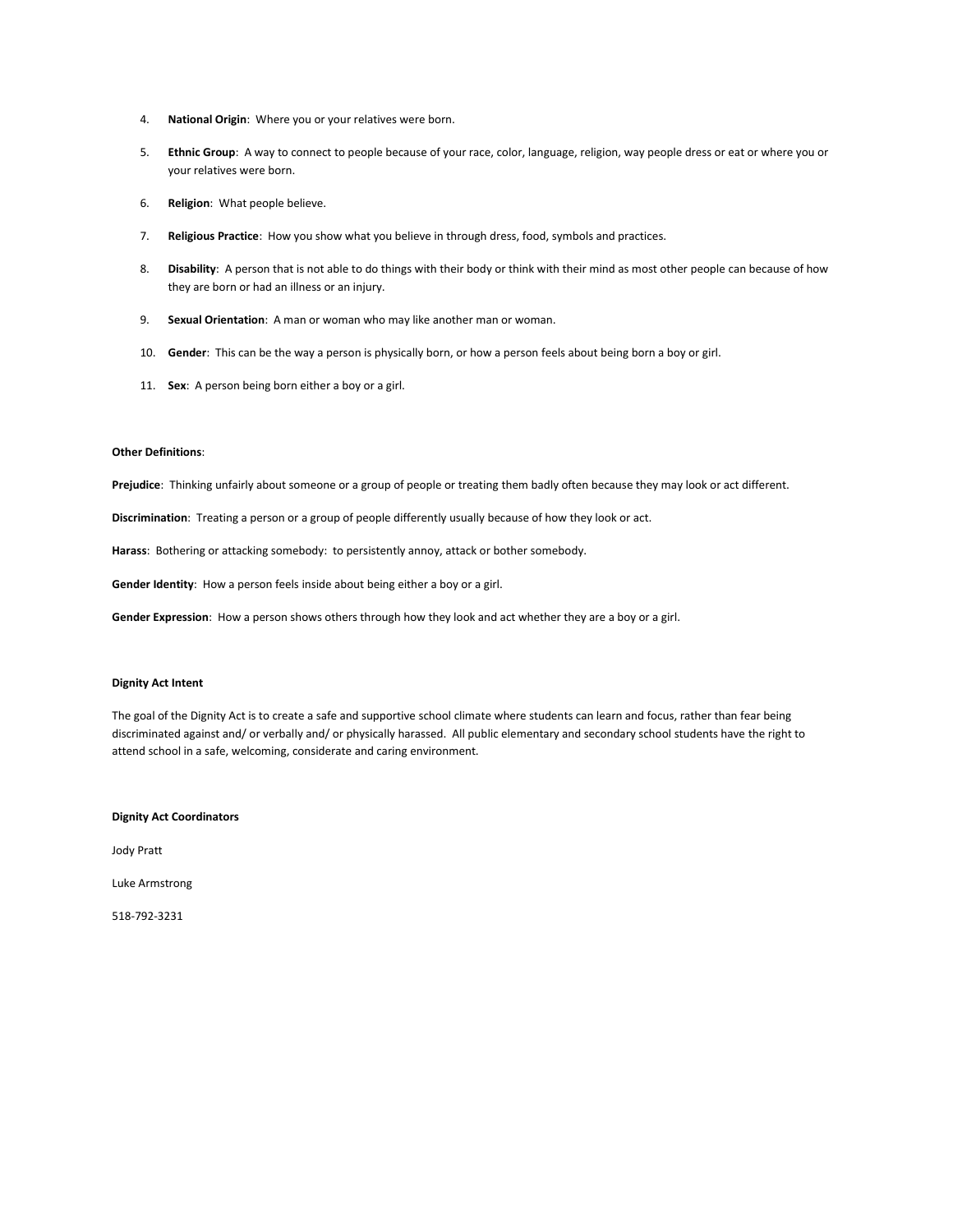# **Glens Falls Common School**

# **INCIDENT REPORTING FORM**

# **DIGNITY FOR ALL STUDENTS ACT**

It is the Policy of the Glens Falls Common School District to provide a school environment that is free from harassment, bullying and discrimination for all students. Harassment or discrimination of a student by another student or by school employees on school property or at a school function on the basis of actual or perceived race, color, weight, national origin, ethnic group, religion, religious practice, disability, sexual orientation, gender or sex is expressly prohibited.

# **Abraham Wing Parent Concern Form**

**Any parent who wishes to file a concern must fill out this form completely and turn it in to the Superintendent of Schools.**

**\_\_\_\_\_\_\_\_\_\_\_\_\_\_\_\_\_\_\_\_\_\_\_\_\_\_\_\_\_\_\_\_\_\_\_\_\_\_\_\_\_\_\_\_\_\_\_\_\_\_\_\_\_\_\_\_\_\_\_\_\_\_\_\_\_\_\_ \_\_\_\_\_\_\_\_\_\_\_\_\_\_\_\_\_\_\_\_\_\_\_\_\_\_\_\_\_\_\_\_\_\_\_\_\_\_\_\_\_\_\_\_\_\_\_\_\_\_\_\_\_\_\_\_\_\_\_\_\_\_\_\_\_\_\_ \_\_\_\_\_\_\_\_\_\_\_\_\_\_\_\_\_\_\_\_\_\_\_\_\_\_\_\_\_\_\_\_\_\_\_\_\_\_\_\_\_\_\_\_\_\_\_\_\_\_\_\_\_\_\_\_\_\_\_\_\_\_\_\_\_\_\_**

**\_\_\_\_\_\_\_\_\_\_\_\_\_\_\_\_\_\_\_\_\_\_\_\_\_\_\_\_\_\_\_\_\_\_\_\_\_\_\_\_\_\_\_\_\_\_\_\_\_\_\_\_\_\_\_\_\_\_\_\_\_\_\_\_\_\_\_ \_\_\_\_\_\_\_\_\_\_\_\_\_\_\_\_\_\_\_\_\_\_\_\_\_\_\_\_\_\_\_\_\_\_\_\_\_\_\_\_\_\_\_\_\_\_\_\_\_\_\_\_\_\_\_\_\_\_\_\_\_\_\_\_\_\_\_ \_\_\_\_\_\_\_\_\_\_\_\_\_\_\_\_\_\_\_\_\_\_\_\_\_\_\_\_\_\_\_\_\_\_\_\_\_\_\_\_\_\_\_\_\_\_\_\_\_\_\_\_\_\_\_\_\_\_\_\_\_\_\_\_\_\_\_ \_\_\_\_\_\_\_\_\_\_\_\_\_\_\_\_\_\_\_\_\_\_\_\_\_\_\_\_\_\_\_\_\_\_\_\_\_\_\_\_\_\_\_\_\_\_\_\_\_\_\_\_\_\_\_\_\_\_\_\_\_\_\_\_\_\_\_ \_\_\_\_\_\_\_\_\_\_\_\_\_\_\_\_\_\_\_\_\_\_\_\_\_\_\_\_\_\_\_\_\_\_\_\_\_\_\_\_\_\_\_\_\_\_\_\_\_\_\_\_\_\_\_\_\_\_\_\_\_\_\_\_\_\_\_ \_\_\_\_\_\_\_\_\_\_\_\_\_\_\_\_\_\_\_\_\_\_\_\_\_\_\_\_\_\_\_\_\_\_\_\_\_\_\_\_\_\_\_\_\_\_\_\_\_\_\_\_\_\_\_\_\_\_\_\_\_\_\_\_\_\_\_ \_\_\_\_\_\_\_\_\_\_\_\_\_\_\_\_\_\_\_\_\_\_\_\_\_\_\_\_\_\_\_\_\_\_\_\_\_\_\_\_\_\_\_\_\_\_\_\_\_\_\_\_\_\_\_\_\_\_\_\_\_\_\_\_\_\_\_**

**Student Name: \_\_\_\_\_\_\_\_\_\_\_\_\_\_\_\_\_\_\_\_\_\_\_\_\_\_\_**

| <b>Parent Name:</b> |  |
|---------------------|--|
|                     |  |

**Parent Name:\_\_\_\_\_\_\_\_\_\_\_\_\_\_\_\_\_\_\_\_\_\_\_\_\_\_\_\_\_ Date:\_\_\_\_\_\_\_\_\_**

**Please state date of the event or series of events causing the concern:**

**Please state your concern:** 

**Please state specific facts of which you are aware to support your concern (list in detail):**

**\_\_\_\_\_\_\_\_\_\_\_\_\_\_\_\_\_\_\_\_\_\_\_\_\_\_\_\_\_\_\_\_\_\_\_\_\_\_\_\_\_\_\_\_\_\_\_\_\_\_\_\_\_\_\_\_\_\_\_\_\_\_\_\_\_\_\_ \_\_\_\_\_\_\_\_\_\_\_\_\_\_\_\_\_\_\_\_\_\_\_\_\_\_\_\_\_\_\_\_\_\_\_\_\_\_\_\_\_\_\_\_\_\_\_\_\_\_\_\_\_\_\_\_\_\_\_\_\_\_\_\_\_\_\_ \_\_\_\_\_\_\_\_\_\_\_\_\_\_\_\_\_\_\_\_\_\_\_\_\_\_\_\_\_\_\_\_\_\_\_\_\_\_\_\_\_\_\_\_\_\_\_\_\_\_\_\_\_\_\_\_\_\_\_\_\_\_\_\_\_\_\_**